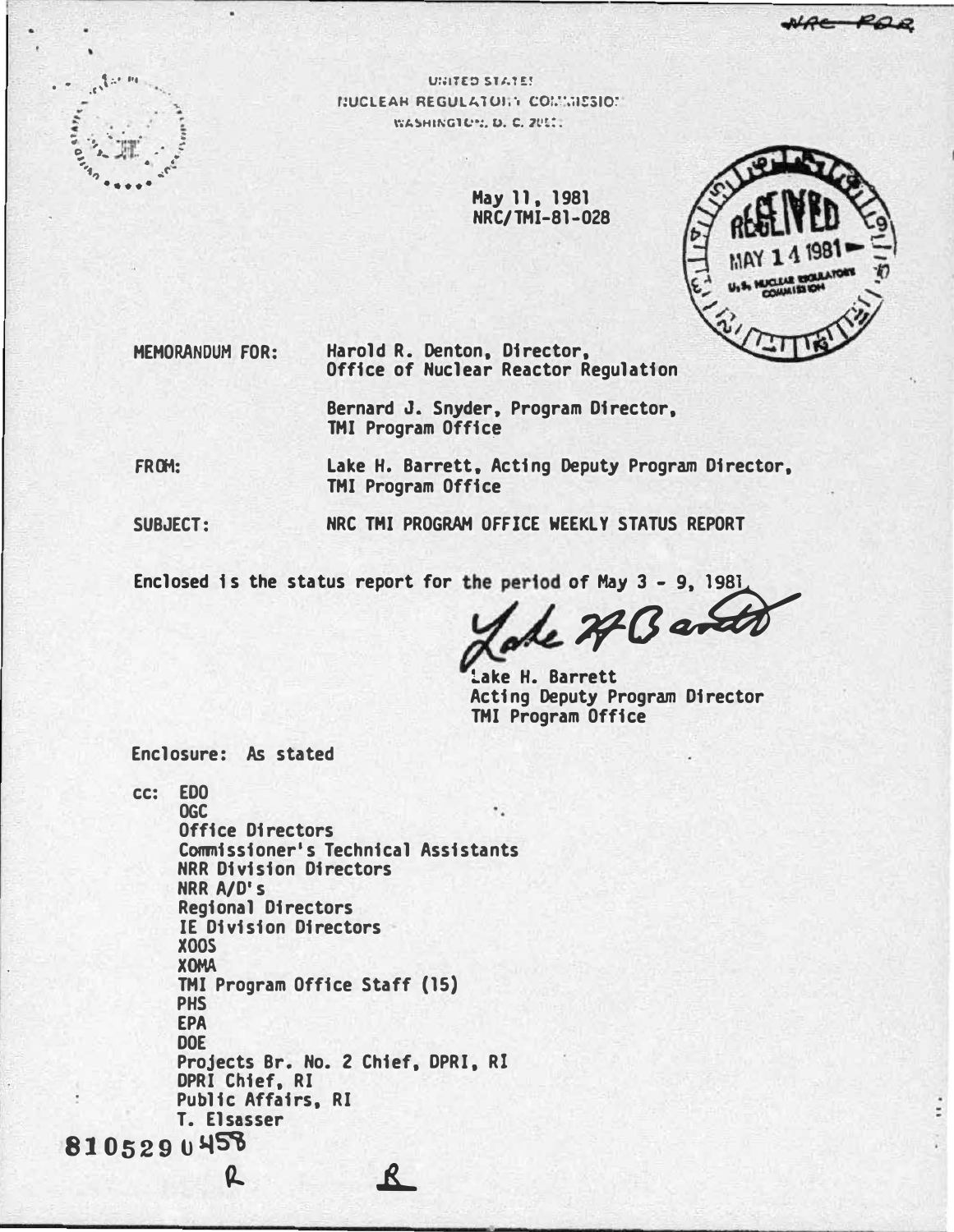## NRC THI PROGRAM OFFICE WEEKLY STATUS REPORT

Week of May  $3 - 9$ , 1981

## Plant Status

...

Core Cooling Mode: Heat transfer from the reactor coolant system (RCS) loops to reactor building ambient.

Available Core Cooling Hodes: Long-term cooling "B" (once through steam generator-B); decay heat removal systems.

RCS Pressure Control Mode: Standby Pressure Control (SPC} System.

Backup Pressure Control Hodes: Mini Decay Heat Removal (MOHR) System. Decay Heat Removal (DHR) System.

Major Parameters (as of 0430, Hay 1, 1981) (approximate values) Average Incore Thermocouples: ll2°F Maximum Incore Thermocouple: 140°F

RCS Loop Temperatures:

| Hot Leg                 | $112^{\circ}$ F                  | 115°F                            |
|-------------------------|----------------------------------|----------------------------------|
| Cold Leg $(1)$<br>$(2)$ | $65^{\circ}$ F<br>$66^{\circ}$ F | $65^{\circ}$ F<br>$65^{\circ}$ F |

RCS Pressure: 100 psig

Reactor Building: Temperature: 60°F Water level: Elevation 290.7 ft. (8.2 ft. from floor) via penetration 401 manometer Pressure: -.5 psig<br>Concentration: 1.5 x 10<sup>-5</sup> Kr-85 (sample taken 5/4/81)

# Effluent and Environmental (Radiological) Information

1. Liquid effluents from the THI·site released to the Susquehanna River after processing, were made within the regulatory limits and in accordance with NRC requirements and City of Lancaster Agreement dated February 27, 1980.

During the period Hay 1, 1981, through Hay 7, 1981, the effluents contained no detectable radioactivity at the discharge point and individual effluent sources which originated within Unit 2 contained no detectable radioactivity.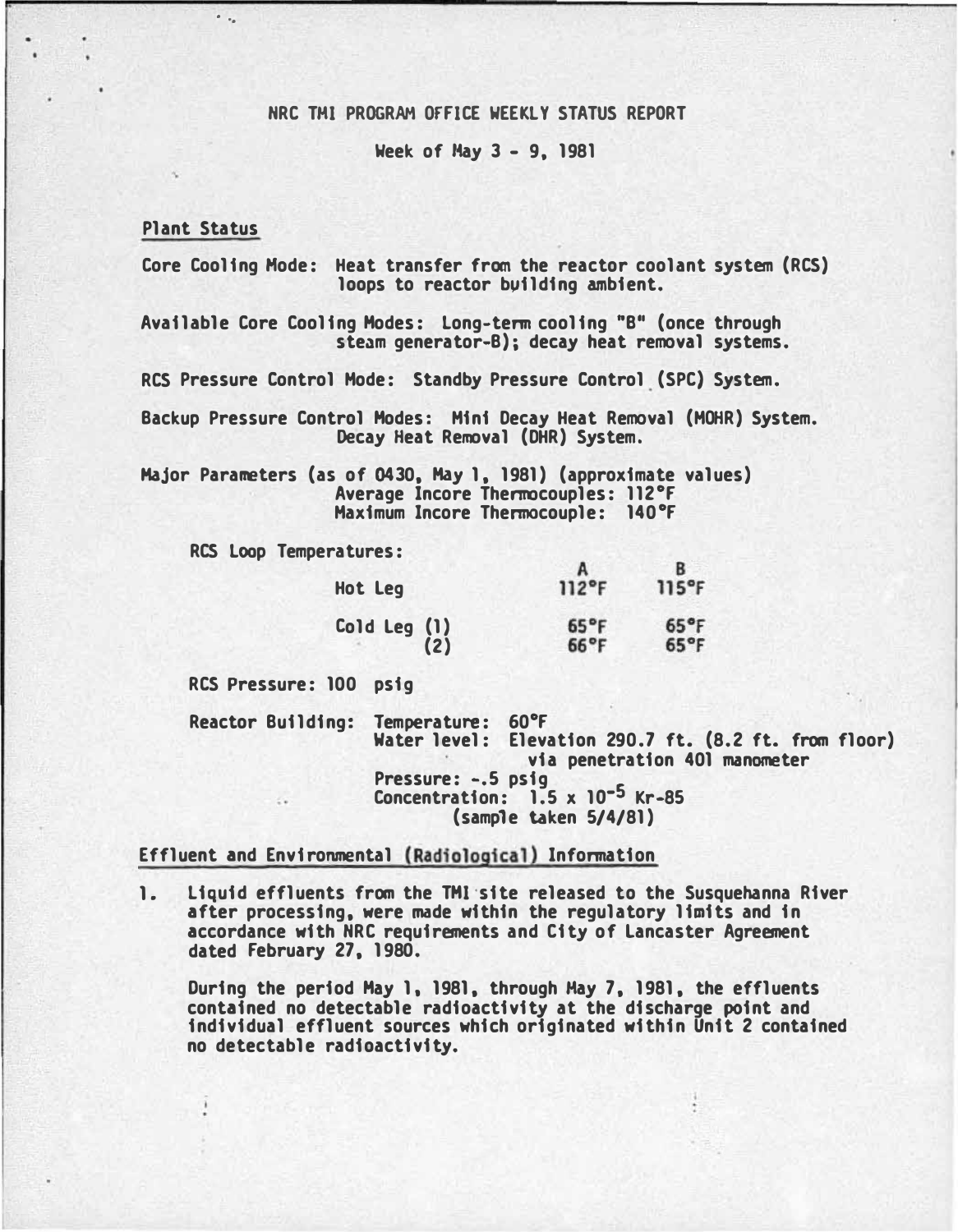- 2. . from EPA monitoring of the environment around the TMI site were as Environmental Protection Agency (EPA) Environmental Data. Results follows:
	- The EPA measured Kr-85 concentrations  $(pl/m<sup>3</sup>)$  at several environmental monitoring stations.and reported the following results:

| Location |  | April 24 - May 1, 1981<br>$(pC1/m^3)$ |  |
|----------|--|---------------------------------------|--|
|          |  |                                       |  |

All of the above levels of Kr-85 are considered to be background levels.

- No radiation above normally occurring background levels was detected in any of the samples collected from the EPA's air and gamma rate networks during the period from April 30, 1981, through Hay 7, 1981.
- 3. NRC Environmental Data. Results from NRC monitoring of the environment around the TMI site were as follows:
	- The following are the NRC air sample analytical results for the onsite continuous air sampler:

|          | Sample Period                | $I - 131$ Cs-137<br>(uCi/cc) (uCi/cc) |
|----------|------------------------------|---------------------------------------|
| $HP-266$ | April 29, 1981 - May 6, 1981 | $-8.7 E-14 - 8.7 E-14$                |

- 4. Licensee Radioactive Material and Radwaste Shipments
	- On Monday, Hay 4, 1981, a 40 ml Unit 2 reactor coolant sample -was sent to Babcock and Wilcox (8&W) Lynchburg, Virginia.
	- On Monday, May 4, 1981, a box containing assorted smears from  $-$ Unit 1 were sent to the Westinghouse Electric Corporation, Madison, PA.
	- On Monday, Hay 4, 1981, a box containing assorted smears from  $\frac{1}{2}$ Unit 1 were sent to Teledyne Isotopes, Westwood, N.J.
		- On Tuesday, May 5, 1981, two HN-100 liners containing solidified evaporator bottoms from Unit 1 were shipped to U. S. Ecology, Hanford, Washington.

 $\mathbf{r}$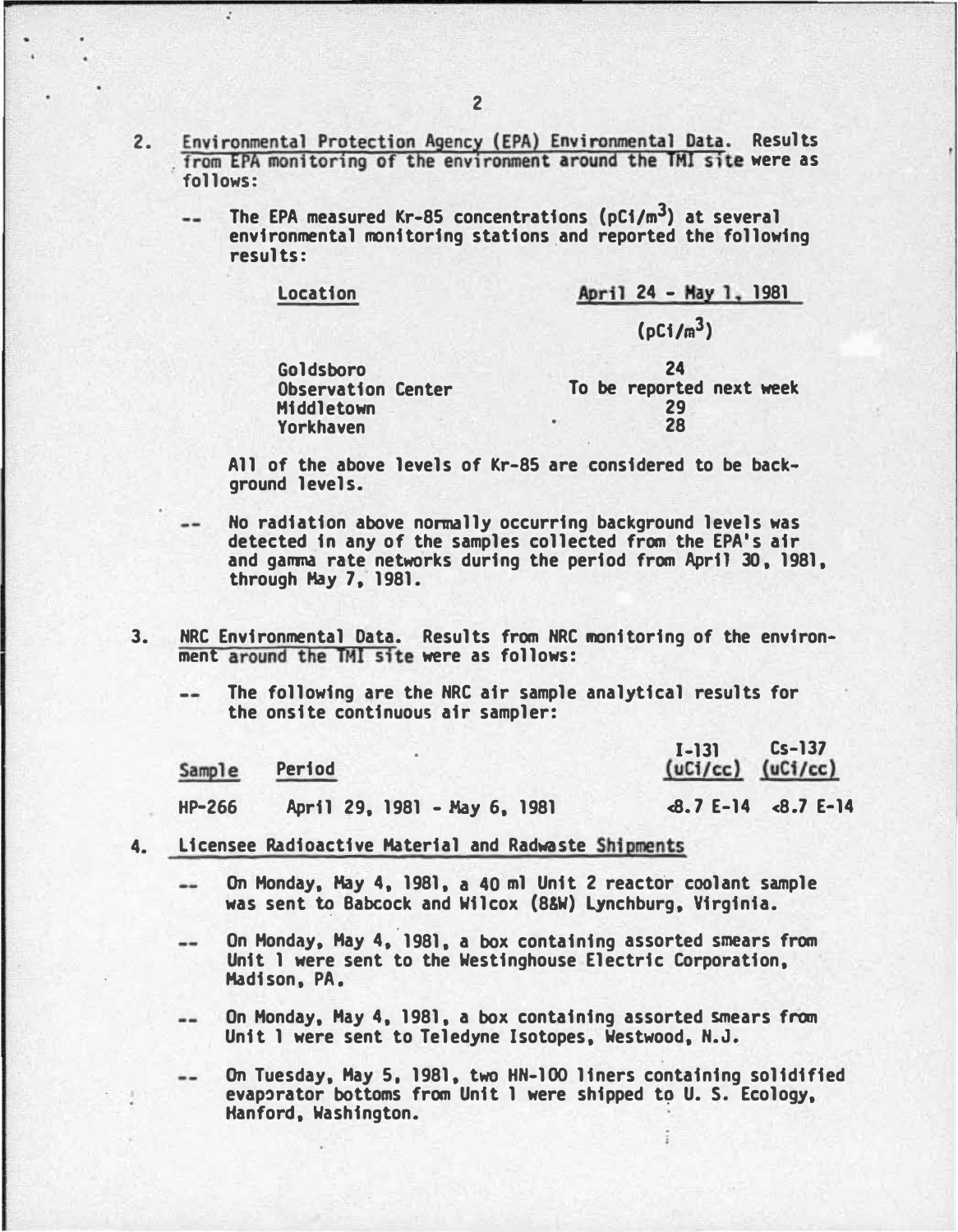- On Thursday, Hay 7. 1981, assorted equipment used for the  $\frac{1}{2}$ solidification of the Unit I evaporator bottoms was shipped to the Calvert Cliffs Nuclear Station. lusby, Maryland.
- On Thursday, Hay 7. 1981, a source range pre-amplifier from Unit 2 was sent to Sandia National Laboratories. Albuquerque. Hew Mexico.

## Major Events

- 1. Reactor Building Entry and Purge. The tenth entry into the Unit II reactor building (RB) 1s scheduled for Thursday, Hay 14, 1981. Twentythree men are expected to enter the RS. Four major tasks have been planned for the entry. These include:
	- 1. Sump water and sludge samples;
	- 2. Large scale decontamination experiment;
	- 3. Radiation survey of the control rod drive structure; and
	- 4. Installation of safety equipment on the polar crane.

The sump water and sludge experiment is designed to retrieve six water samples from three elevations in the RS. Additionally. two samples will be taken near the RB floor (281 ft. level) to obtain samples of any solid matter. which may have settled out of the water. Each sample volume will be approximately 80 ml. The samples will be shipped to EG&G laboratories for comprehensive analyses. The samples will be taken through an open hatch cover on the 305 feet level in the RB. The radiation levels in the area of the open hatch cover are expected to be between 10 and 20 R/hr. The five individuals assigned to retrieve the samples are not expected to exceed 850 mr each. of total body exposure.

The decontamination experiment wfll include low and high pressure ·water sprays over a 2000 square foot area in the RS. Swipes and area surveys will be taken before and after the decontamination to assess the effectiveness of the decontamination techniques. Based on flow calculations. it is expected that a maximum of 580 gallons of water will be added to the RB sump during the experiment. Water previously processed by EPICOR II will be used. The three individuals involved in the decontamination experiment are not expected to exceed 850 mr each, of total body exposure.

The control rod drive radiation survey is being performed in preparation for future work in the reactor head area. Safety equipment is being installed on the polar crane to facilitate future crane surveys and maintenance.

A RB purge will commence one day prior to the entry. It is expected that less t .�n three curies of Krypton 85 will be released during the purge.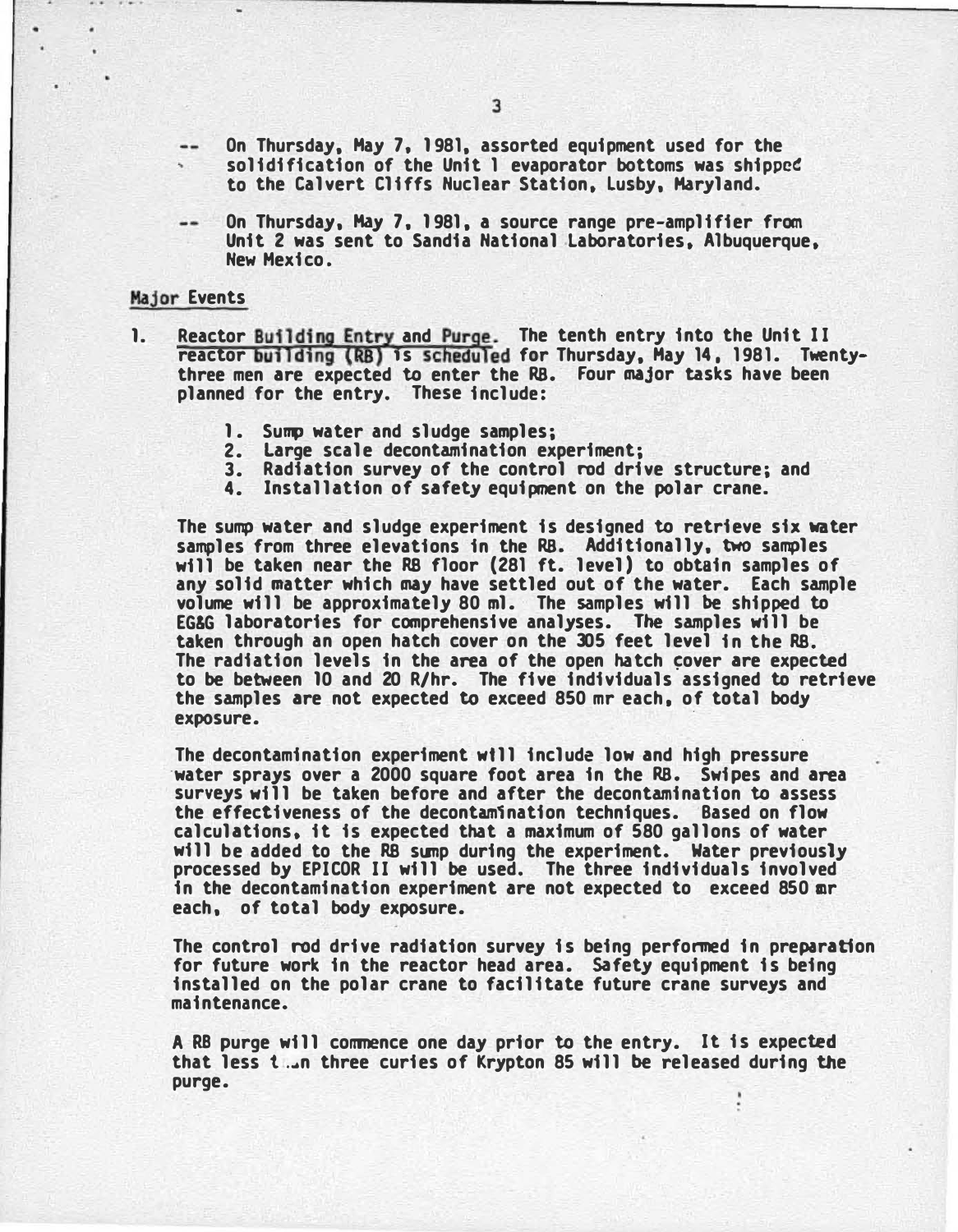Submerged Demineralizer System (SDS). Preparation of the Safety 2. Evaluation Report (SER) by the TMI Program Office is in progress although some necessary information has not yet been received. On April 30, 1981, the licensee submitted a revised schedule for providing the needed information.

The licensee is performing functional tests of the SDS components to verify that the equipment will operate as designed. The testing does not involve processing of contaminated water. The licensee has pumped approximately 112.000 gallons of EPICOR II processed water into the fuel pool. The fuel po�l will be completely filled when this phase of functional testing is completed and concerns raised about airborne tritium sampling are resolved (this item is discussed in the next paragraph).

3. Elevated Tritium Levels in Fuel Handling Building. As reported in the previous weekly event section, on April 29, 1981 at about 10:00 p.m., the licensee obtained an indicated tritium (H-3) airborne concentration of 3.1 x l0-5 uCi/cc (6 HPC) in the Fuel Handling Building (FHB) during the partial fill of "B" spent fuel pool. Following additional airborne samples the FHB was declared an airborne radioactivity area and the fuel pool filling operation was �ecured at 2:30 a.m., April 30, 1981.

Sampling of both the FHB exhaust (HP-R 2218) and plant stack effluent (HP-R 219) indicated no measurable increase in the H-3 effluents during this time. The licensee has determined that the flow through the tritium sampler pump was higher than expected (apparently greater than 7 1/min). With these higher sample flow rates the actual airborne H-3 concentration has been calcdlated to be well below the HPC value of  $5 \times 10^{-6}$  uCi/cc. The licensee is further evaluating this event and is. scheduled to report their findings on 5/11/81. As a precaution bioassays have been completed on individuals who were in the area when the apparent high H-3 concentrations were noted. The bioassays detected no uptake of H-3.